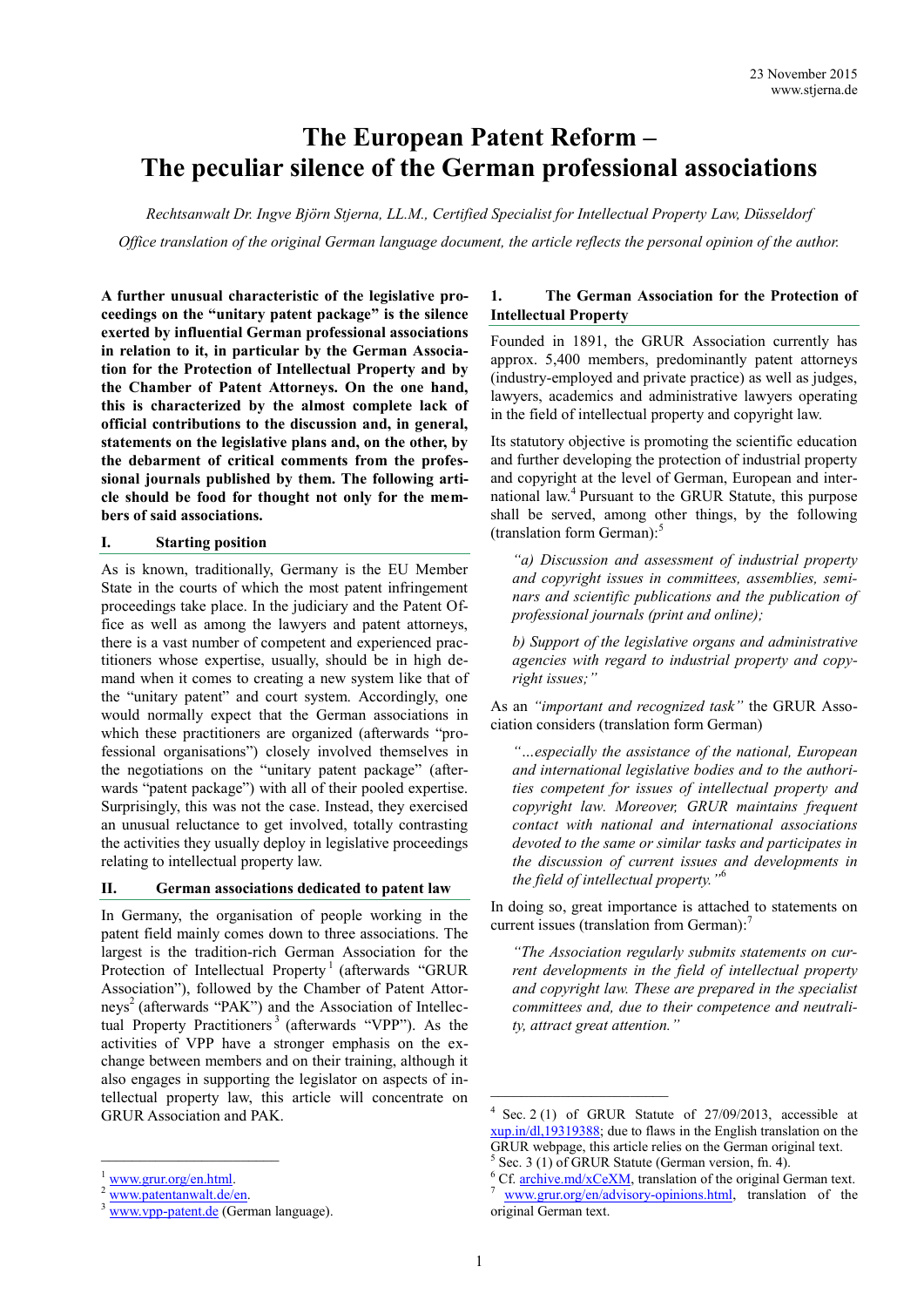Organs of the Association are the General Council ("Gesamtvorstand"), the Executive Committee ("geschäftsführender Ausschuss") and the General Assembly ("Hauptversammlung"), the General Council being responsible for the management of association matters and the Executive Committee for its day-to-day business.<sup>8</sup> In their activities, the General Council and the Executive Committee are supported by the Secretary General, who is also the port of call for members.<sup>9</sup>

Under the GRUR Statute, the decision to submit such "position paper" (afterwards "official statement") is made by the General Council; the President and the Secretary General who are jointly responsible for its external representation.<sup>10</sup>

GRUR Association is the publisher of a number of professional journals<sup> $11$ </sup> on intellectual property and copyright law, among them "Gewerblicher Rechtsschutz und Urheberrecht" ("GRUR"), probably being the most influential and highest-circulation IP journal on the German market. Other titles are dedicated to specific focuses, for instance "GRUR Int." for international issues or "GRUR-Prax" for topics from practice.

#### **2. Chamber of Patent Attorneys**

No less influential is PAK, the statutory self-regulatory body of patent attorneys admitted to practice in Germany. According to its own statements, PAK currently has approx. 3,500 members, a third of them also being a member of the GRUR Association.

Part of PAK's statutory tasks is maintaining and promoting the interests of the patent attorney profession.<sup>12</sup> Accordingly, by its own account PAK engages in, inter alia, *"getting involved in national and international legislative projects*", for instance by submitting respective statements.<sup>13</sup>

PAK's business is conducted by its 18-person board, its tasks being subdivided into five departments.<sup>14</sup>

The PAK Board publishes a journal on topics of intellectual property law titled "Mitteilungen der deutschen Patentanwälte" (afterwards "Mitteilungen"). <sup>15</sup> Together with the "GRUR" series, "Mitteilungen" is the most important German specialist publication on intellectual property law, in relation to patent law probably even the leading one.

## **3. Overlaps**

A closer inspection reveals that GRUR Association's General Council as the body responsible for conducting the Association's business also includes a large part of the PAK management personnel as well as of that of VPP. In the present context, it is of interest to note that the PAK's Vice-President, patent attorney Dr *Christof Keussen*, is also the Chairman of the GRUR specialist committee on patent and utility model law, this committee will have a role to play at a later stage.

## **III. The German professional associations and the "unitary patent package"**

The conduct of said associations as to the "patent package" is special insofar as GRUR Association as well as PAK have, to a large extent and regardless of its relevance for the future professional practice of their members, abstained from the otherwise customary involvement in the legislative proceedings by official statements. Moreover, during its decisive phase from the middle of 2012, they have excluded articles criticizing the plans from publication in the professional journals edited by them.

## **1. Silence on the legislative proceedings**

Prior to describing the respective (in)activities of GRUR Association and PAK, the way until the adoption of the "patent package" shall be summarized briefly.

# **a) Course of the legislative proceedings**

Subsequent to a Commission draft<sup>16</sup> on the creation of a Community patent from the year 2000 which did not achieve the necessary unanimity in Council and after the Commission's public consultation on "The patent system in Europe" in 2006, the discussions on the creation of a Community patent were resumed in Council, based on the Commission communication<sup>17</sup> on "Enhancing the patent" system in Europe" of 03/04/2007. In December 2009, the Council adopted conclusions<sup>18</sup> on an "Enhanced patent system in Europe" as well as a "general approach"<sup>19</sup> on a Regulation for the creation of an "EU patent". After the necessary unanimity on the issue of the language regime could again not be obtained, the proceedings were continued by way of an enhanced cooperation in early 2011. On 13/04/2011, the Commission submitted draft Regulations on the creation of a "unitary patent"<sup>20</sup> and a respective language regime $2<sup>1</sup>$ . Following the disputes about the seat of the Central Division of the Unified Patent Court and the former Art. 6 to 8 of the "unitary patent" Regulation in summer 2012 and a respective compromise reached in November 2012, the legislative proceedings ended on 11/12/2012 with the adoption of respective Regulations by the European Parliament. In the process, the Parliament

 $8$  Sec. 9 (1), 14 (2), 15 S. 1 of GRUR Statute (German version, fn.  $4$ ).

<sup>&</sup>lt;sup>9</sup> Cf. archive.md/vmFFF.

 $10$  Sec. 14 (1) 2, (2) of GRUR Statute (German version, fn. 4). <sup>11</sup> Cf. [archive.md/47S7B.](http://archive.md/47S7B)

<sup>&</sup>lt;sup>12</sup> Sec. 54 of the Regulations for Patent Attorneys (Patentanwaltsordnung, PAO).

[www.patentanwalt.de/en/chamber/position](www.patentanwalt.de/en/chamber/position-papers.html)-papers.html, cf. [archive.md/mQ8jo](https://archive.md/mQ8jo) (German language).

Accessible a[t bit.ly/3urI7wX](https://bit.ly/3urI7wX) (German language).

<sup>&</sup>lt;sup>15</sup> Cf. [archive.md/4EUMw.](https://archive.md/4EUMw)

<sup>16</sup> Commission document KOM(2000) 412 endgültig, accessible at [xup.in/dl,17010477](http://xup.in/dl,17010477) (German language).

Commission document KOM(2007) 165 endgültig, accessible at [bit.ly/3xMoeCW](https://bit.ly/3xMoeCW) (German language).

 $18$  Council document 17229/09, accessible at  $bit.1y/3b8FyZo$ .

<sup>&</sup>lt;sup>19</sup> Council documents 16113/09 and 16113/09 ADD1, accessible at  $\underline{bit}$ .ly/2RzrDEI and  $\underline{bit}$ .ly/2RvI6K6.

<sup>20</sup> Commission document KOM(2011) 215, accessible at  $xup.in/dl,12543713$  (German language).

Commission document KOM(2011) 216, accessible at [xup.in/dl,21301155](http://xup.in/dl,21301155) (German language).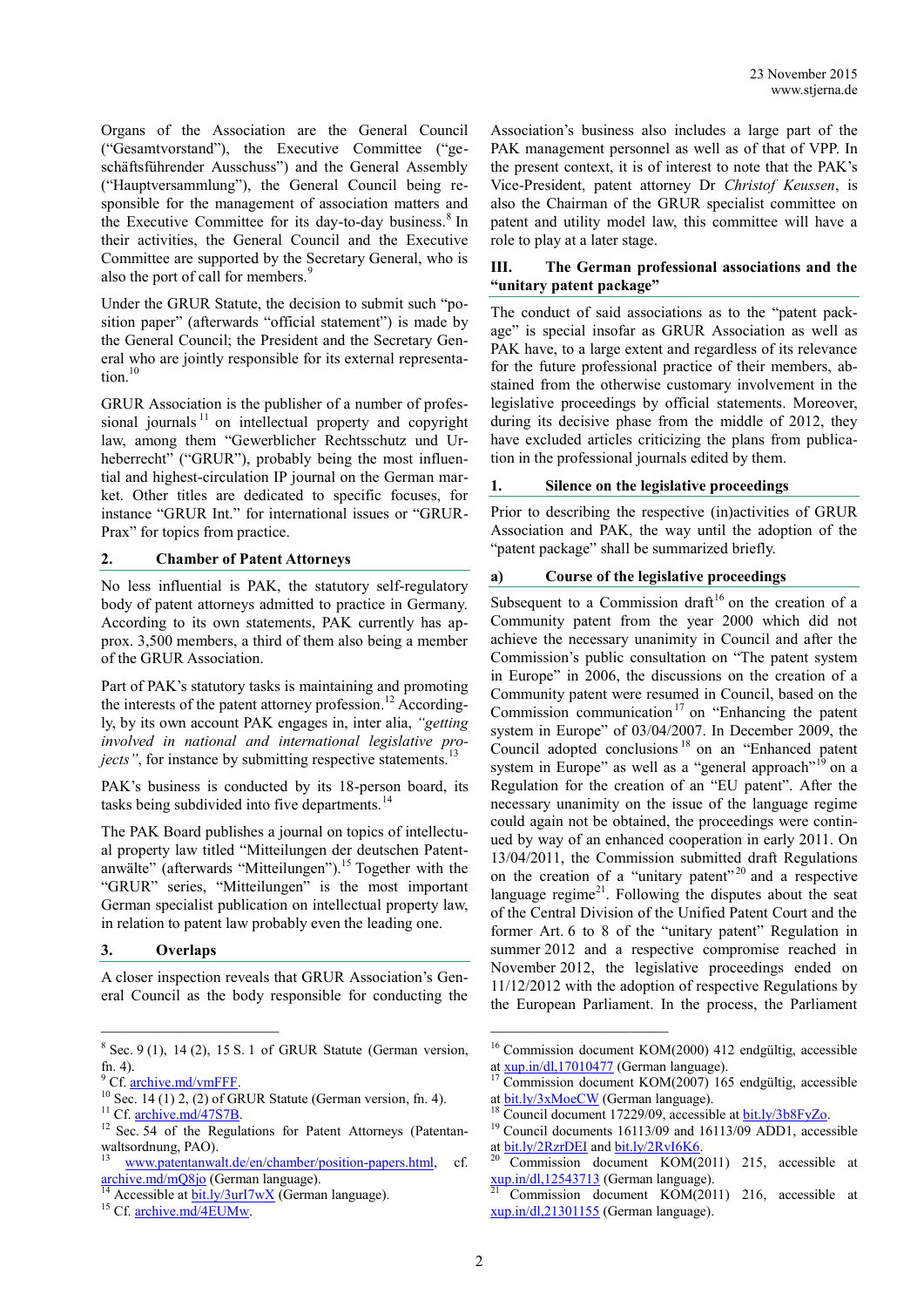also approved the conclusion of an international Agreement on the creation of a Unified Patent Court (afterwards "UPCA")<sup>22</sup> by the Member States, which  $25$  of them signed on 19/02/2013.

When reviewing the activities of GRUR Association and PAK between 2000 and 2013, it is noteworthy that official statements on the subject of a Community patent and court system, which initially well existed, were ceased almost entirely with the intensification of the political efforts.

#### **b) GRUR Association**

After having submitted a statement<sup>23</sup> during the consultation "The patent system in Europe" in 2006, GRUR Association widely refrained from official comments. Apart from a 5½-page paper sent to the EU Commission in February 2008 in which the intent was communicated *"to pro*vide comments on the project as a whole and in detail",<sup>24</sup> there is no official<sup>25</sup> pronouncement from GRUR Association until the end of the legislative procedure.

Immediately after the adoption of the "patent package" in the European Parliament on 11/12/2012, however, they expressed their sympathy for these decisions in a very unusual way. On the same day, they posted a comment<sup>26</sup> in the "news" section of GRUR Association's website, offering for download an article by Prof. *Tilmann* – whose tireless dedication to the "patent package" has been described repeatedly  $-$ <sup>27</sup> titled "Endlich: Entscheidungen zum Einheitspatent und zum Europäischen Patentgericht" ("Finally: Decisions on the unitary patent and European Patent Court") as a pre-release from issue 2/2013 of the "GRUR" journal (accompanying text: "*On this, please read the actual article of our author Prof. Dr Winfried Tilmann here (pre-release from GRUR 2013, issue 2).*"). Interestingly, the article<sup>28</sup> of "our author" was marked with GRUR Association's letterhead, creating the impression that this was an official communication by the Association. Thus, in an article in "VDI Nachrichten" (the Circular of the Association of German Engineers) of  $04/01/2013^{29}$ , it was said that GRUR Association had *"praised"* the adoption of the "patent package". Asked about the source of this statement, reference was made to the *Tilmann* pre-release paper on GRUR Association's webpage.

After the conclusion of the legislative procedure, GRUR Association returned to its usual *modus operandi*, submit-

\_\_\_\_\_\_\_\_\_\_\_\_\_\_\_\_\_\_\_\_\_\_\_

ting official statements on a draft of the Rules of Procedure for the Unified Patent Court<sup>30</sup> and during the public consultation on the cost provisions from the Rules of Procedure $31$ . Interesting in this respect is the slightly misleading remark of GRUR Association's former Secretary General Prof. Dr *Michael Loschelder,* in the Management report 2013/14, stating (translation from German, emphasis added): $32$ 

*"In the reporting year, key proposals on procedural aspects in relation to the reform of the European patent system, on the amendment of the Community Trademark Regulation, on the design of certain aspects of the European copyright system and on the protection of business secrets were submitted at European level. The [GRUR] Association has involved itself in these legislative processes with various statements."*

The legislative procedure on the "patent package" ended – see above – on 11/12/2012, respectively on 19/02/2013. With how many statements did the GRUR Association get involved in these proceedings, Mr *Loschelder*?

#### **c) Chamber of Patent Attorneys**

PAK's conduct is not much different.

After in the run-up of the legislative procedure they involved themselves intensively, publishing no less than 14 (!) statements on the topic Community patent and court system between 1999 and  $2006^{33} - i$ . e. on average two per year –, they remained silent almost throughout the legislative proceedings, officially commenting only on the competences and seat of the Unified Patent Court's Central Division in a "position paper".<sup>34</sup>

After the adoption of the "patent package", PAK stopped its silence as well and submitted statements on the draft implementing regulation on unitary patent protection<sup>35</sup>, on one of the draft Rules of Procedure for the Unified Patent Court<sup>36</sup> and on the renewal fees for "unitary patents"<sup>37</sup>.

#### **d) Interim conclusion**

Different from similar professional associations abroad which involved themselves intensively, during the legislative proceedings on the "patent package" neither GRUR Association nor PAK provided an official statement on it and its controversial aspects, regardless of the great relevance these legislative proceedings have for the professional activities of both associations' members and alt-

<sup>22</sup> Council document 16351/12 and CORR1, accessible at [bit.ly/33vLo2p](https://bit.ly/33vLo2p) an[d bit.ly/2QSPnUp.](https://bit.ly/2QSPnUp)

Accessbile a[t bit.ly/33iOMxN](http://bit.ly/33iOMxN) (German language).

 $^{24}$  Accessbile at  $\frac{\text{bit.ly/3nR7xSr}}{\text{bit.ly/3nR7xSr}}$ , p. 2 (German language).

 $^{25}$  Allegedly, a letter was sent to the Chancellor in June 2012, but a respective public documentation is not available.

 ${}^{26}Cf$ [. archive.md/sR8PX](http://archive.md/sR8PX) (German language).

<sup>27</sup> Cf. *Stjerna*, The European Patent Reform – Prof. Tilmann, the old Roman god Janus and the requirements of Article 118(1) TFEU, accessible at [www.stjerna.de/requirements-118-1](http://www.stjerna.de/requirements-118-1-tfeu/?lang=en) [tfeu/?lang=en](http://www.stjerna.de/requirements-118-1-tfeu/?lang=en) and *ibid*., Cypriot compromise compromised, accessible a[t www.stjerna.de/cypriot](http://www.stjerna.de/cypriot-compromise/?lang=en)-compromise/?lang=en.

<sup>&</sup>lt;sup>28</sup> Accessible at  $\frac{\text{bit}.\text{ly/2R2ojln}}{\text{German}}$  (German language).

<sup>&</sup>lt;sup>29</sup> Accessible at  $\frac{xup.in/dl,17865291}{29}$  (German language).

 $30$  Accessible at  $\frac{\text{bit.1y/3urH14n}}{100}$  (German language).

 $31\over 32$  Management report 201

Management report 2013/2014, p. 1, accessible at  $\underline{bit}.\underline{ly}/3vLk8sT$  (German language).

Cf. the list of statements between 9/1998 and 3/2011 from [www.patentanwalt.de,](http://www.patentanwalt.de/) accessible at [bit.ly/2Sr53ON;](https://bit.ly/2Sr53ON) there is no public documentation for statements probably published between 02/07/2007 and 20/02/2009.

<sup>&</sup>lt;sup>34</sup> Accessible at **bit.ly/3b5SpLR** (German language).

 $35$  Accessible at  $\frac{\text{bit.ly/304H7Nf}}{\text{bit.ly/304H7Nf}}$  (German language).

 $36$  Accessible at  $\frac{\text{bit.ly/2RpQIBP}}{\text{0.0000}}$  (German language).

 $37$  Accessible at  $\frac{\text{bit.ly/3f0doRc}}{\text{of} \cdot \text{C}$  (German language).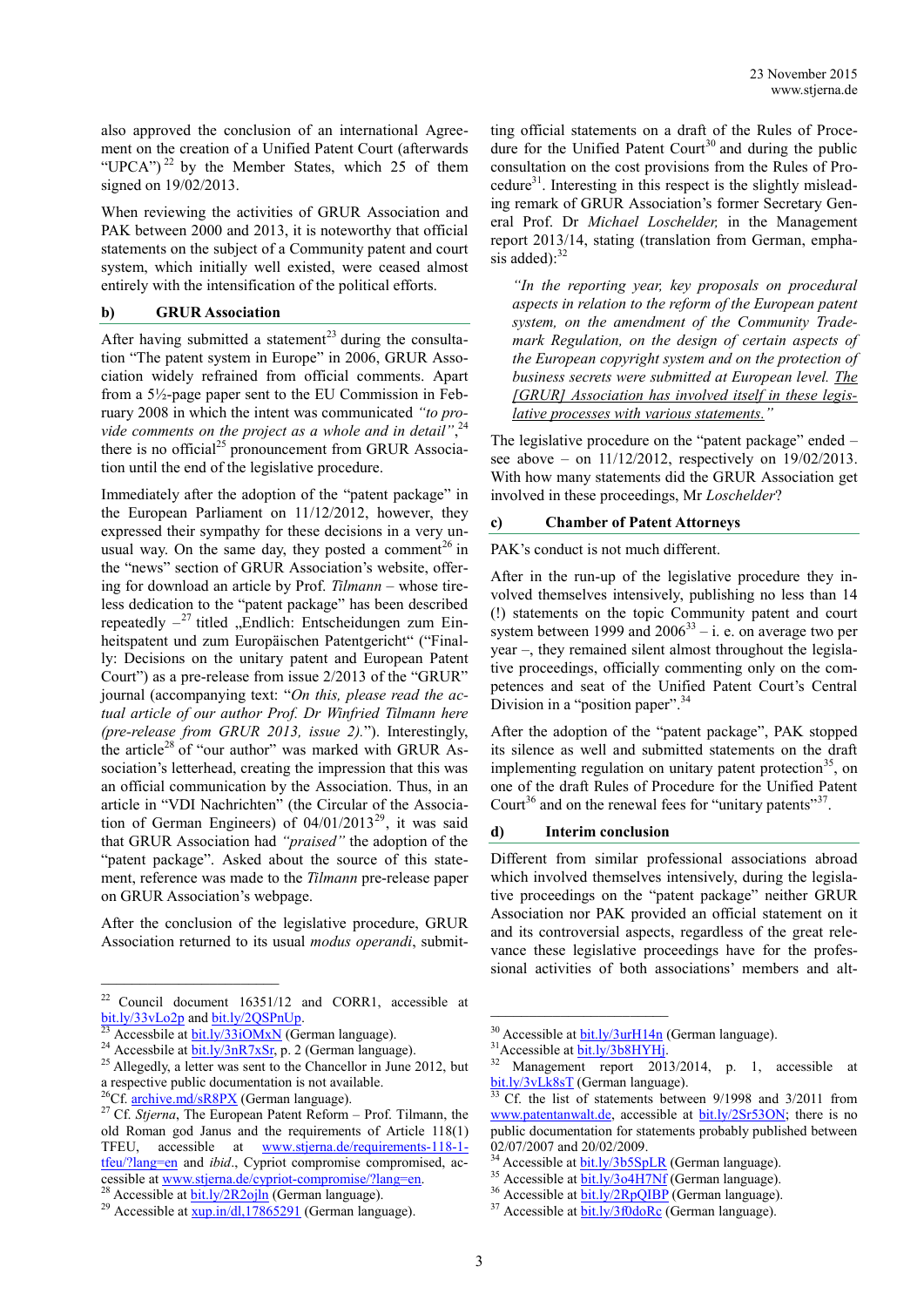hough such engagement is a core purpose for both. What is the reason for this prominent and concurring silence?

#### **2. Publication ban for critical articles**

However, their own silence was not enough. Others had to be silent as well, at least with criticism. From the middle of 2012 onwards, it was no longer possible to publish critical articles on the "patent package" in the professional journals edited by GRUR Association and PAK Board, respective proposals were rejected. All seven attempts I undertook between June 2012 and August 2014 to publish respective papers in "GRUR" or "Mitteilungen" failed.

#### **a) "GRUR" journals**

Four articles were offered to the GRUR Association for publication, none was accepted. It should be noted that prior publication does not cause a preclusion for "GRUR" – while doing so for "GRUR Int." – which is why all the articles except one were submitted for "GRUR".

#### **aa) "GRUR-Prax", June 2012**

At the beginning of July 2012, I had offered the article "Unitary patent and court system – Failed for now"<sup>38</sup> to the editorial office of "GRUR-Prax". After an assessment by the "circle of publishers" – consisting, at that time, of two Federal judges, two attorneys at law and one University professor  $-\frac{39}{9}$ , the editorial office told me (translation from German):

*"In its current version, unfortunately, your article cannot be published in GRUR-Prax. However, from our perspective, the topic in itself is certainly of interest for our readers. From our perspective, one possibility would be abridging the article. In particular the extensive quotation blocks have been met with criticism, as I had expected. These would need to be replaced by a (much shorter) explanation in own words. Likewise, additions such as 'Still very upset, Mr Rapkay said..' would have to be deleted."*

In view of this attempted contextual interference the article was withdrawn.

In January 2014, I wrote to all five members of the "circle of publishers", requesting them to explain this incident in more detail. A material answer was received only from Prof. *Karl-Nikolaus Peifer*, professor at Cologne University. He explained (translation from German):

*"GRUR-Prax has a strict page limitation. In your case, this limitation was exceeded. This explains the demand for abridgement which our editor has directed to you. In addition, your article was mainly composed of protocol citations. We wish that our articles are formulated independently and in a summarizing manner to a greater extent. The editor has advised you accordingly. This does not mean an attempt of contextual interfer-*

\_\_\_\_\_\_\_\_\_\_\_\_\_\_\_\_\_\_\_\_\_\_\_

*ence. Of course, the authors remain in charge of their statements at any time."*

The article does not contain any "protocol citations", but be that as it may. Indeed, it exceeded the admissible limit of 16.200 characters by approx. 5 percent. However, the existence of a "strict page limitation" can be doubted in view of the large number of articles published in "GRUR-Prax" exceeding said limit, sometimes nearly by the factor two, including such authored by Mr Peifer himself.<sup>40</sup>

## **bb) "GRUR", December 2012**

In December 2012 the article "Unitary patent and court system – No Light on the Horizon<sup> $n+1$ </sup> was offered to the former Secretary General *Loschelder* for publication in "GRUR". The article was accepted for publication, although subject to the opaque condition that *"the further development"* would have to be covered as well, and with the remark that a publication was not possible before April 2013. A publication did not take place.

## **cc) "GRUR", October 2013**

In October 2013 I offered Mr *Loschelder* the article "Unitary patent and court system – The sub-sub-suboptimal compromise of the EU Parliament<sup>32</sup> for a publication in "GRUR" which had first been published on the internet at the end of August 2013. He answered that a publication was neither possible in "GRUR", nor in "GRUR Int.". For "GRUR" there was said to be an accumulation of articles due to the annual meeting, so that a publication could not take place before summer 2014. A publication in "GRUR Int." was said not to be possible as a result of the article's prior publication.

## **dd) "GRUR", December 2013**

In December 2013, I offered Mr *Loschelder* the article "Unitary patent and court system – Law-making in camera"<sup>43</sup> for "GRUR", it had been published on the internet shortly before. He answered that the editorial office deemed the paper to be *"better suitable for GRUR Int."*, without providing reasons. A publication of the article in "GRUR Int." was rejected shortly thereafter due to  $-$  as you have guessed already – its prior publication.

## **b) "Mitteilungen der deutschen Patentanwälte"**

The situation as regards "Mitteilungen" was similar. In early 2012, they had shown a certain degree of openness even towards critical comments on the "patent package", e. g. evidenced by the publication of the article "The deliberations on the "unitary patent" and the related court

\_\_\_\_\_\_\_\_\_\_\_\_\_\_\_\_\_\_\_\_\_\_\_

<sup>&</sup>lt;sup>38</sup> Accessible at <u>www.stjerna.de/failed-for-now/?lang=en</u>.<br><sup>39</sup> Its personal composition is displayed

Its personal composition is displayed at [rsw.beck.de/cms/?toc=GRUR](https://rsw.beck.de/cms/?toc=GRUR-Prax.50)-Prax.50 (German language).

<sup>40</sup> Cf. *v. Gerlach/Hunfeld*, GRUR-Prax 2013, 104 (ca. 31.700 characters), *Krüger*, GRUR-Prax 2012, 129 (ca. 23.800), *Peifer*, GRUR-Prax 2013, 149 (ca. 18.235) or *Peifer*, GRUR-Prax 2012, 521 (ca. 18.300).

<sup>&</sup>lt;sup>41</sup> Accessible at [www.stjerna.de/horizon/?lang=en.](http://www.stjerna.de/horizon/?lang=en)

<sup>42</sup> Accessible at [www.stjerna.de/suboptimal](http://www.stjerna.de/suboptimal-compromise/?lang=en)[compromise/?lang=en.](http://www.stjerna.de/suboptimal-compromise/?lang=en)

Accessible at [www.stjerna.de/intransparency](http://www.stjerna.de/intransparency-lproceedings/?lang=en)[lproceedings/?lang=en.](http://www.stjerna.de/intransparency-lproceedings/?lang=en)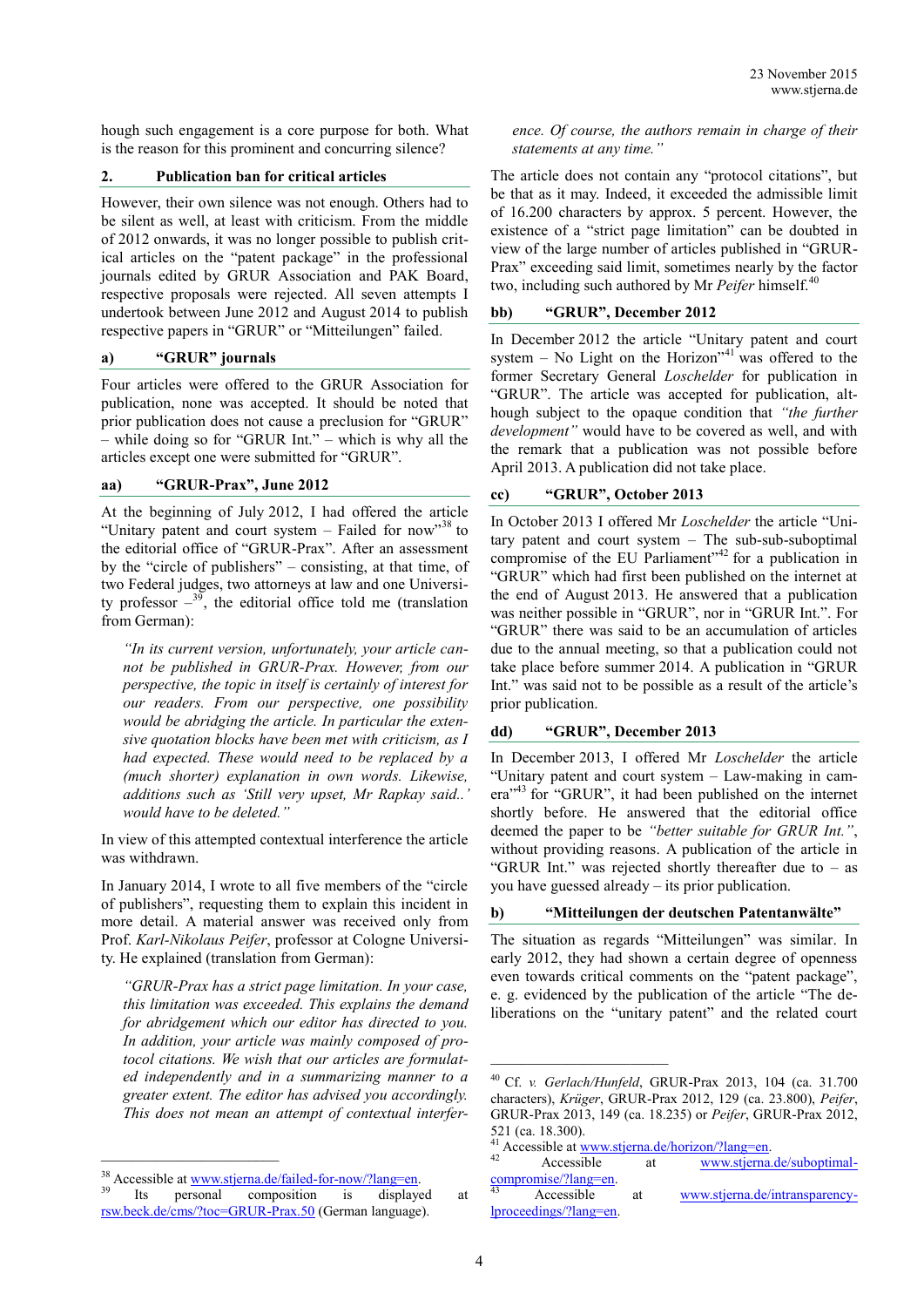system  $-$  On the way to disaster"<sup>44</sup> in February 2012. After that, "Mitteilungen" likewise denied the publication of articles critical of the "patent package". Two of the aforementioned papers offered to GRUR Association as well as a further one were also sent to "Mitteilungen", none of them was accepted. Also for this journal, a prior publication does not cause a preclusion of the respective article.

## **aa) December 2011**

The history of the article printed in February 2012 showed where the journey would be going in the future. Initially, the editorial office had expressly indicated their interest in the article and its topic, even envisaging its immediate publication in the next issue (January 2012). After the submission of the final article on 02/01/2012, nothing happened over several weeks, until the editor, patent attorney Dr *Malte Köllner*, surprisingly advised me as follows (translation from German):

*"I would rather like to abstain this time. The reasons are the following:*

*– the issue is full already.*

*– We usually do not report about ongoing legislative proceedings, but only, once everything is finished."*

Hence, the original interest and the readiness to immediately print the article had meanwhile turned into its opposite, now it was meant not to be published at all. Although the editorial office could ultimately be convinced to change their mind, this was indicative of the future position "Mitteilungen" would take towards critical articles on the "patent package".

#### **bb) November 2012**

In November 2012 I sent the article "Unitary patent and court system  $-$  No Light on the Horizon<sup> $145$ </sup> to the editor for his information. This was not an offer for publication. However, he understood it accordingly and stated (translation from German):

*"…for MITTEILUNGEN, I would rather like to wait until something adopted is on the table. I would not like follow each step with a publication. This only causes confusion."*

Avoiding an alleged "confusion of the readers" is a favorite of the editors when it comes to rejecting publication.

# **cc) March 2014**

In March 2014, I offered for publication to "Mitteilungen" the articles "Unitary patent and court system – The subsub-suboptimal compromise of the EU Parliament<sup>746</sup> and "Unitary patent and court system – Law-making in camera"<sup>47</sup>. The editor again rejected publication (translation from German):

 $\mathcal{L}_\text{max}$ 

*"I appreciate that you have brought these abuses to the attention of the public or have written about this, respectively. For MITTEILUNGEN, I would not like to report on this. The legislative proceedings have gone badly, but now we rather try to address topics on how to cope with the sub-sub-suboptimal compromise."*

# **dd) August 2014**

I started the latest attempt of a publication on the "patent package" in "Mitteilungen" in August 2014 with the article "Unitary patent and court system – The oral hearing on Spain's actions at the CJEU"<sup>48</sup>. Publication was denied (translation from German):

*"I would not like to report on the ongoing proceedings. But I would be glad if you wanted to comment on the judgment, once it is available."*

"Mitteilungen" sometimes do publish non-binding decisions as well as respective articles. On the question why said exclusion seems to apply only to articles on the "patent package" and whether the readers do not have a legitimate interest in being informed also insofar, I was advised (translation from German):

"*It is a general guideline at MITTEILUNGEN not to publish about ongoing proceedings and legislative procedure, if possible. Exceptions to this are only rarely made.*

*The reason simply is that the reader shall not be supplied with information which could lateron turn out not to be correct. And a lack of space."*

# **c) Interim conclusion**

It remains to be noticed that GRUR Association as well as PAK, apart from their own silence, have also rejected the publication of critical articles on the "patent package" in the professional journals edited by them, at least the ones I submitted. The reason for this was not the prior online publication, but alleged "strict page limitations", an "article accumulation" or a feared "reader confusion". I do not know whether other authors have made similar experiences. However, it is obvious that the founded criticism<sup>49</sup> repeatedly voiced against the plans also in Germany is nearly non-existent in these journals.

# **IV. Correspondence with the responsible persons**

Since the beginning of 2012, as a member of GRUR Association, I have repeatedly tried to get from the persons responsible (at that time) – the former President, Rechtsan-

\_\_\_\_\_\_\_\_\_\_\_\_\_\_\_\_\_\_\_\_\_\_\_

<sup>44</sup> *Stjerna*, Mitt 2012, 54 ff.

 $45$  Above fn. 41.

 $46$  Above fn. 42.

 $47$  Above fn. 43.

<sup>48</sup> Accessible at [www.stjerna.de/hearing](http://www.stjerna.de/hearing-cjeu/?lang=en)-cjeu/?lang=en.

<sup>49</sup> Cf. the "Research Papers" by Max-Planck-Institute, e.g. *Jaeger*, "All back to square one? – An assessment of the latest proposals for a patent and court for the internal market and possible alternatives", accessible at **bit.ly/3ttS8IF**, and "What's in the Unitary Patent Package?", accessible at [bit.ly/3f33uhX;](https://bit.ly/3f33uhX) *Ullrich*, "Select from within the system: The European patent with unitary effect", accessible at [bit.ly/3b7oZgf,](https://bit.ly/3b7oZgf) or *Hilty/Jaeger/Lamping/Ullrich*, "The Unitary Patent Package: Twelve Reasons for Concern", accessible at [bit.ly/3tryInX.](https://bit.ly/3tryInX)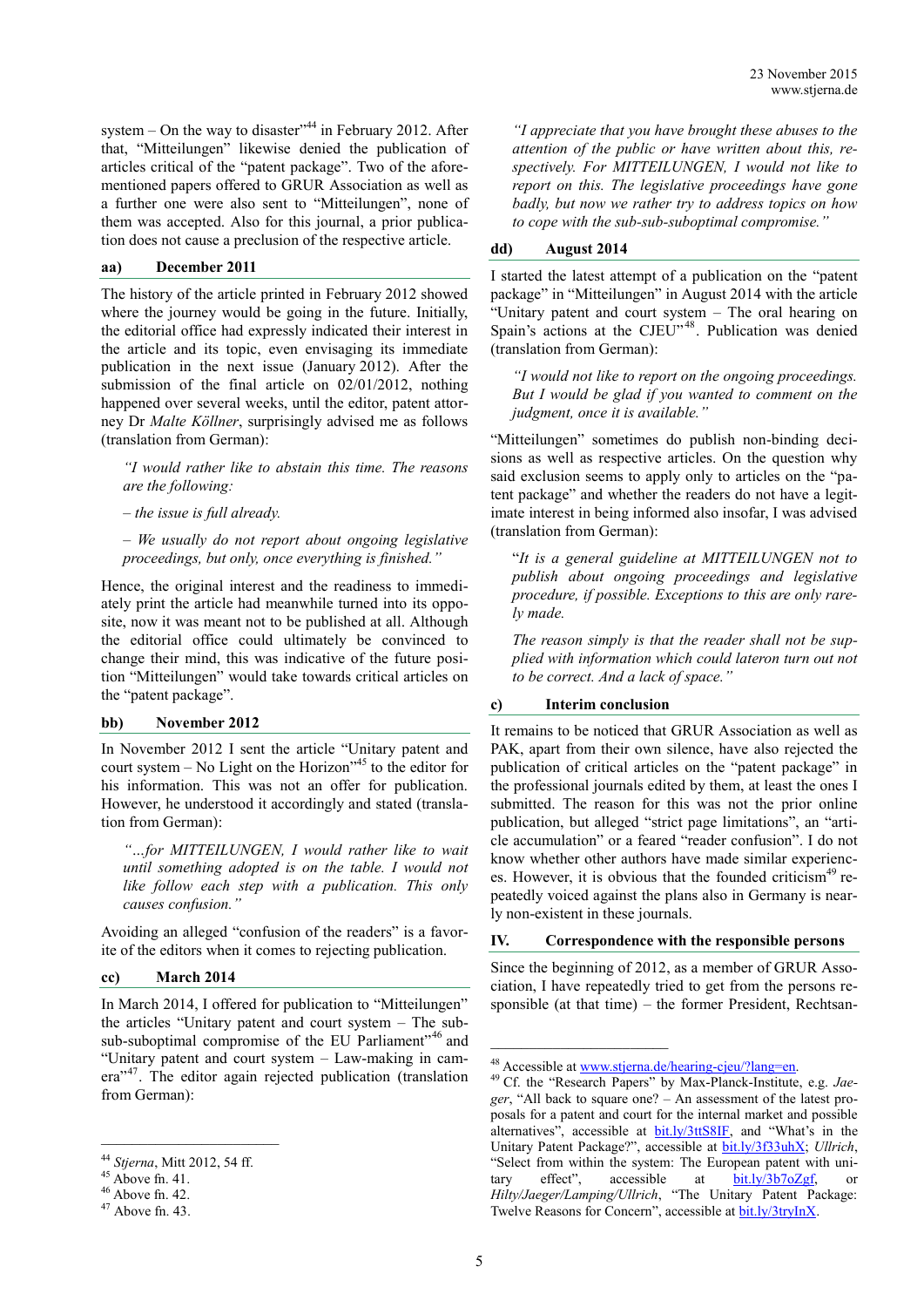walt Dr *Hans Peter Kunz-Hallstein*, and former Secretary General *Loschelder* – an explanation for the Association's continued silence on the "patent package". Likewise, in 2014 I asked said responsible persons of GRUR Association as well as the competent member of the PAK Board, patent attorney Prof. Dr Dr *Uwe Fitzner*, for a statement on the manner in which the professional journals published by them dealt with critical articles. Afterwards, excerpts of this correspondence will be described in more detail.

Due to the relevance of the "patent package" for the European economy, the high level of public interest in the topic and the relevance said associations and the professional journals published by them have for the formation of opinions, and not least with a view to the fundamental rights of freedom of speech, academic freedom and freedom of press, part of this correspondence (afterwards "GRUR correspondence"<sup>50</sup> and "PAK correspondence"<sup>51</sup>) is made public, interested persons can access it at [www.stjerna.de.](https://www.stjerna.de/silence-associations/?lang=en)

Only some aspects of the discussion can be elaborated on here, for the rest, reference is made to the correspondence.

## **1. GRUR Association's silence**

Pointing to various critical voices on the "patent package" I wrote to Secretary General *Loschelder* in January 2012, trying to find out why GRUR Association was silent.

He answered on 09/02/2012 (translation from German):

*"As regards your question on what GRUR has done in relation to the 'EU patent', I have spoken with Dr Keussen in detail. Indeed, there is no official statement of GRUR. In the course of all these years of discussion, we did not consider it advisable to submit one as the developments were so volatile and diverse that such statement would certainly have been to little avail."*

He indicated thar the Association had developed *"various activities, in total"*. There had been *"numerous discussions"* with different persons and in different bodies. Further, he said that *"the specialist committee held a number of meetings in which also representatives of the Federal Ministry of Justice participated"* and that two annual meetings had dealt with the EU patent reforms

At that time, the Commission draft Regulations on the "unitary patent" were on the table for nearly a year, the first reading in the European Parliament was initially scheduled for 14/02/2012. No plausible reason why GRUR Association was still not submitting an official statement, contrary to its usual behavior, was given. Said specialist committee met once a year between 2008 and February 2012, in 2009 there were two meetings.<sup>52</sup> Also afterwards, the committee usually met on a yearly basis only.<sup>53</sup>

Pointing to the numerous objections raised against the plans, I again wrote to Mr *Kunz-Hallstein* and Mr *Loschelder* in March 2012, suggesting an official statement of GRUR Association (translation from German):

*"In view of the foregoing, it would be more than welcome if GRUR could express their views on the plans and clearly mark their position in relation to the voiced criticism. I feel that this is important particularly in view of the very limited participation of the professional circles, especially of younger colleagues, in the discussion of the plans, as described above. Apart from that, I think that the monitoring of and commenting on such central legislative initiatives in the field of intellectual property matters is also a core purpose of this association."*

In his answer of 19/04/2012, Secretary General *Loschelder* did not address this (translation from German):

*"I have immediately forwarded [your] letter to Dr Keussen. Dr Keussen has immediately collected information in Brussels. In this context, he is also acting for the chamber of patent attorneys. The situation at the moment is that, presumably, it will emerge by 30/05/2012 whether the legislative initiative is successful. Thus, there are two options: The legislative initiative fails, then it will fail for a long time. Or the legislative initiative is successful - second alternative -, then a statement at the present time does not make sense. Therefore, I will wait for the further developments."*

Upon the repeated remark that a statement would not be futile as to UPCA ratification which would become necessary should the plans be adopted, Mr *Loschelder* replied on 30/04/2012 (translation from German):

*"For now, GRUR will, after having diligently considered all pros and cons, not give a statement.* (…) *At this point in time, a statement does not make any sense. We will see whether this will change after 30/06/, the end of the current Council Presidency."*

In the meantime, a person involved in the negotiations reported<sup>54</sup> something astonishing: According to this person, part of the PAK Board decided not to endanger the right of representation of patent attorneys at the Unified Patent Court foreseen in the "patent package". Thus, no criticism would be voiced, neither by the GRUR specialist committee chaired by patent attorney *Keussen*.

In a letter dating 06/05/2012, I brought this statement to the attention of Mr *Kunz-Hallstein* and Mr *Loschelder* and asked them to comment (translation from German):<sup>55</sup>

*"If that last sentence were true, it would mean, as I understand it, that GRUR is tacitly waiving the pursuit of its statutory purpose in order not to jeopardize financial interests or financial expectations of some of its members towards a possible independent right of* 

<sup>&</sup>lt;sup>50</sup> Accessible at **bit.ly/3us2mdX**.

 $51$  Accessible at  $\frac{\text{bit}.\text{ly/3f0VZb5}}{\text{bit}.\text{ly/3f0VZb5}}$ .

<sup>52</sup> On 15/02/2008, on 26/02/2009 and 26/06/2009, on 01/03/2010 and 21/06/2011.

 $53$  Meetings were held on 05/06/2012, on 13/05/ and 18/09/2013 as well as on 25/06/2014 and 13/01/2015.

<sup>&</sup>lt;sup>54</sup> Statement displayed in GRUR correspondence (fn. 50), p. 2.

<sup>55</sup> GRUR correspondence (fn. 50), p. 2.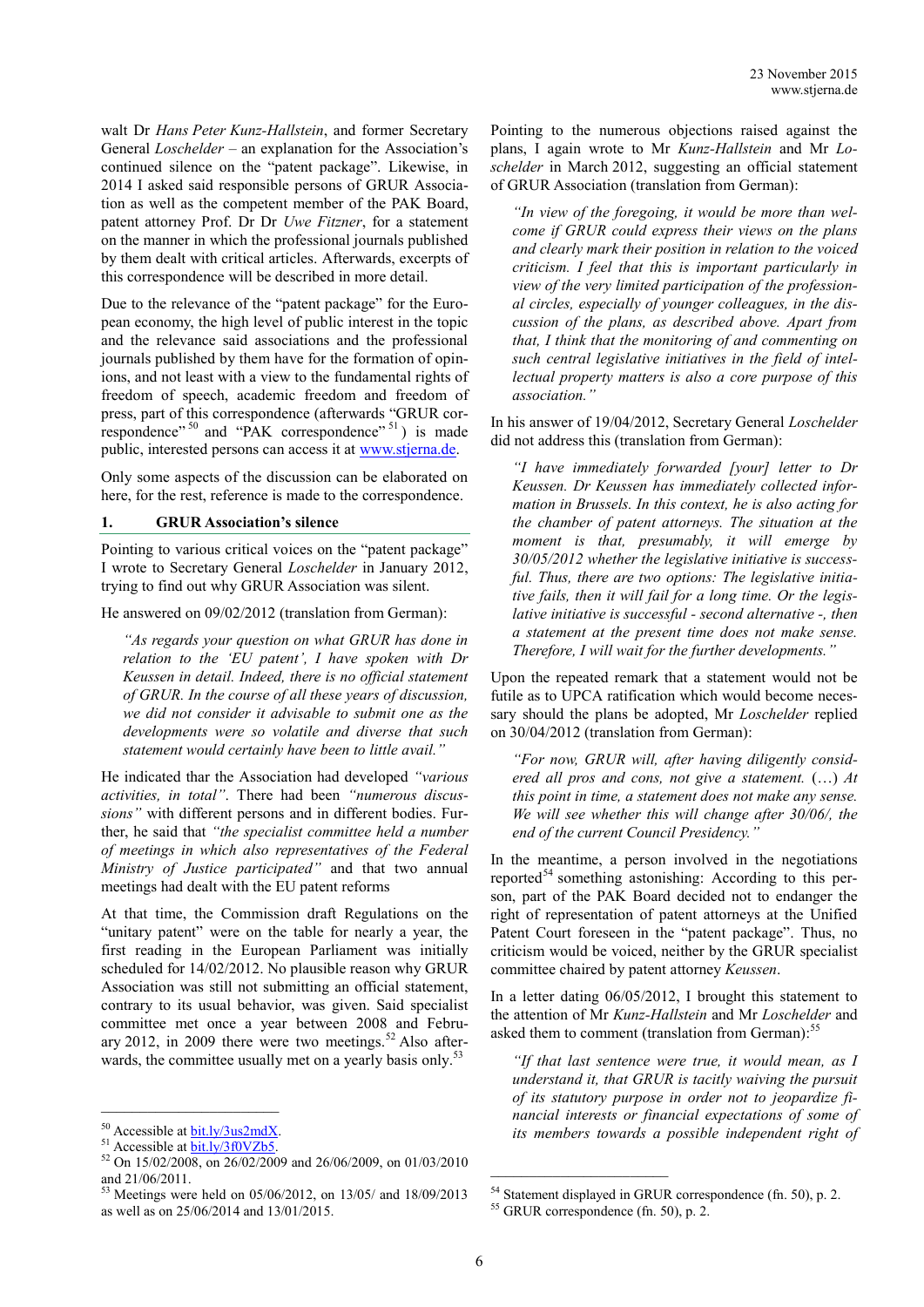*representation before the "unitary patent court system" to be created. This would indeed be remarkable in view of the fact that the members of GRUR are not only patent attorneys from private practice but, for example, also several industrial enterprises and their employees, whose primary interest is to obtain an efficient, cost effective and high-quality system of a "community patent" and a corresponding court system which, as is known, would not be provided by an implementation of the current plans. In effect, this would mean that the creation of an insufficient system is consciously and tacitly accepted in order not to disappoint the financial expectations of some members. In principle, I would rather not believe that.*

*Are you in your position as GRUR's President and Secretary General, respectively, aware of the abovementioned situation and if so, is it the decisive factor for the silence GRUR maintains so far with regard to the legislative plans? If not, how do you intend to investigate this situation?"*

The reaction by Mr *Kunz-Hallstein* and Mr *Loschelder* spoke for itself. They replied – again without a material statement – in a letter of 18/05/2012 (translation from German):<sup>56</sup>

*"We consider the style and content of [your] letter to be indecent. On the one hand, this applies to the accusations raised against Dr Keussen, all the more as this is done by way of a quotation without citing the person quoted. On the other hand, this also applies to the threat at the end of that letter stating that you intend to discuss this information with third parties if we do not comment, with you setting a deadline to that effect.*

*We forwarded your letter to all persons within GRUR with whom we consider necessary a discussion about the topic you raised. We reject any accusations raised against Dr Keussen. There will be no further statement from us. We do not wish to receive an answer to this letter from you and will not continue to correspond with you in the future."*

Already this attempt of said gentlemen to deal with a matter obviously uncomfortable to them, although they did not deny its substance, by simply trying to shut up a person, is very revealing about their mindset. Also the alleged "threats" and "accusations" are difficult to understand. Usually, there would be little reason for not taking a very relaxed position in relation to the envisaged discussion of said statement with third parties<sup>57</sup> – at least as long as it was incorrect. In that case, however, one could also simply say so and reject it as wrong. That did not happen.

In substance, the PAK's commitment to said right of representation is no secret. Since the year 2000, PAK statements on the subject Community patent and court system often contained a separate paragraph in which a right of representation for patent attorneys in the court was intensively advocated for,<sup>58</sup> some of them signed by Mr *Keussen* in his capacity as Vice-President of the PAK. In 2003, the PAK even published a separate position paper on the topic "right of representation".<sup>59</sup> Within the PAK framework such lobbying for the interests of their profession is legitimate and understandable,<sup>60</sup> within the GRUR Association, however, this would be ruled out already in view of the differences between the professional groups represented there, <sup>61</sup> which the responsible persons should be well aware of. Is this what had been perceived as threatening?

One would have expected at least a more sovereign behavior from the management personnel of the GRUR Association. In a letter of 29/05/2012, I therefore again addressed both gentlemen (translation from German):<sup>62</sup>

*"As regards the quoted statement I should like to note that I have absolutely no preference about the independent right of representation of patent attorneys in the planned court one way or the other. I am, however, of the opinion that, in the interest of the industry, the primary efforts of all of us should go towards achieving the required high quality of the system to be created by closely monitoring the legislative procedure.* (…)

*Although the plans have been exposed to considerable criticism in all major European patent jurisdictions for quite some time, GRUR is maintaining its silence, thus also serving the interests of politics in not having to discuss the obvious deficiencies of the plans. Since February 2012, I have repeatedly asked you in writing about the reasons for the silence by GRUR, but only received evasive answers. If the plans in their currently planned form become law, this will have serious consequences. Instead of relying on the "unitary system", an increased use of intellectual property rights with an exclusively national effect would not be surprising, so that, instead of achieving the intended legal harmonisation, the status quo would be strengthened and a stronger integration thwarted. You will be asked where GRUR actually was when all this was decided."*

I did not receive an answer.

\_\_\_\_\_\_\_\_\_\_\_\_\_\_\_\_\_\_\_\_\_\_\_

#### **2. Critical articles in the "GRUR" journals**

Following up on this correspondence, some time after the end of the legislative proceedings on the "patent package"

<sup>56</sup> GRUR correspondence (fn. 50), p. 3.

<sup>57</sup> GRUR correspondence (fn. 50), p. 2.

<sup>58</sup> E. g. the statements on the Fourth Proposal for a European Patent Litigation Protocol of 08/07/2002, cipher IV., accessible at [bit.ly/3vKGOJL;](https://bit.ly/3vKGOJL) on the Third Proposal for a European Patent Litigation Protocol (EPLP) of 15/04/2002, cipher 5., accessible at [bit.ly/3vJruNG;](https://bit.ly/3vJruNG) on the First proposal for an EPLP (European Patent Litigation Protocol) of 09/05/2001, accessible at [bit.ly/3b3FVUH](https://bit.ly/3b3FVUH) (all German language).

<sup>&</sup>lt;sup>59</sup> Position paper "Vertretungsbefugnis der Patentanwälte in Gemeinschaftspatent-Streitigkeiten" ("Right of representation of patent attorneys in Community patent disputes") of 08/08/2003, accessible a[t bit.ly/33n4NCE.](http://bit.ly/33n4NCE)

<sup>60</sup> Cf. sec. 54 PAO.

 $<sup>61</sup>$  Cf. sec. 2 of GRUR Statute (German version, fn. 4).</sup>

 $62$  GRUR correspondence (fn. 50), p. 4 f.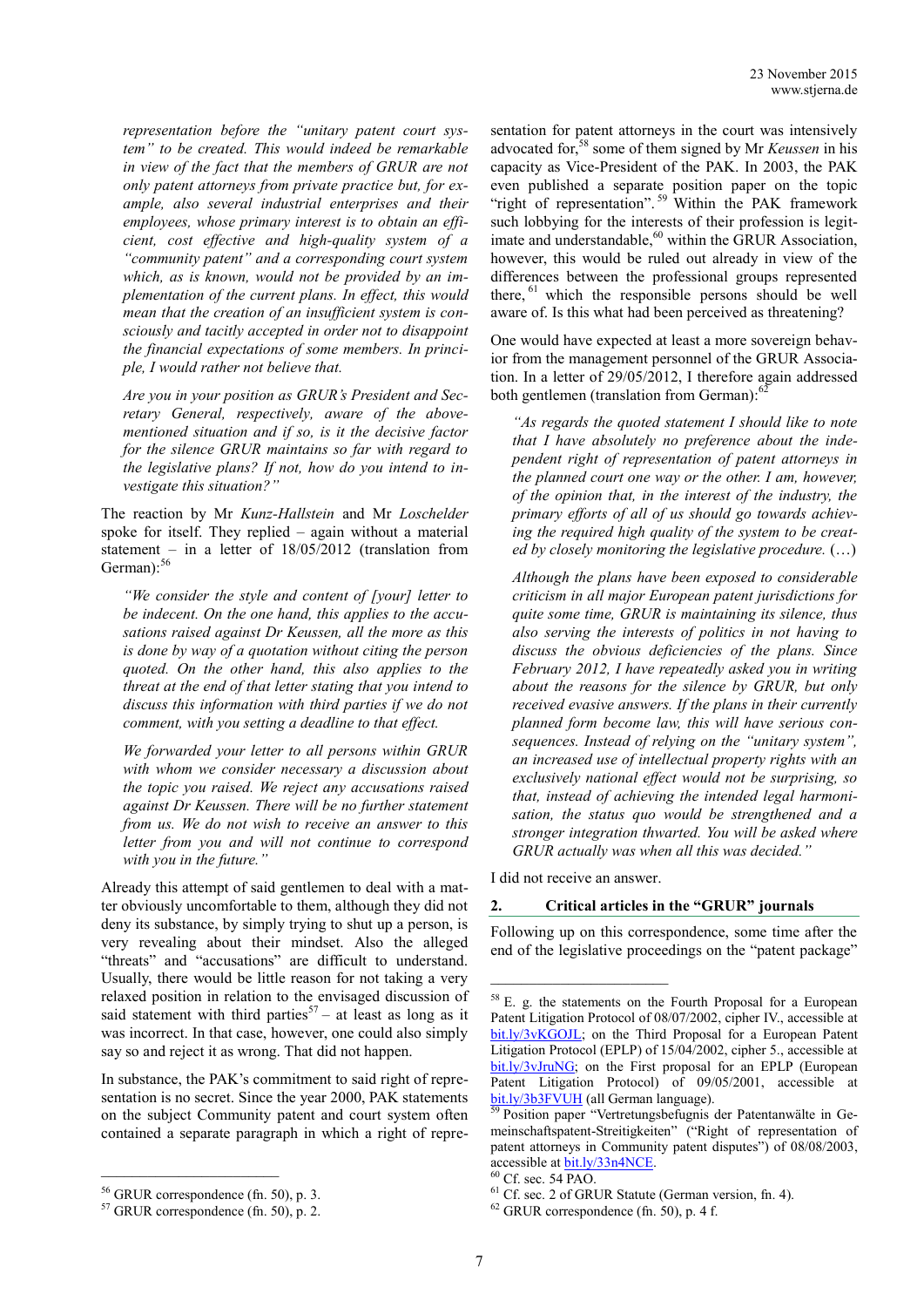I wrote to President *Kunz-Hallstein* and Secretary General *Loschelder* anew in order discuss, apart from the reasons for the – now final – omission of an official statement, GRUR Association's way of dealing with critical articles (translation from German): 63

*"It will not surprise you that, in light of all this, one can get the impression that, in relation to the "unitary patent package", GRUR is lacking the required neutrality and objectivity and is unilaterally supporting statements in favour of this "package".* (…) *Do you not think that, when dealing with a legislative project such as the one on the "unitary patent," the statutory purpose of GRUR (in particular sec. 2(1), sec. 3(1) lit. a) of the GRUR Statute) necessarily requires a discussion and the promotion of a certain plurality of opinions in order for the members of GRUR to be able to form their own view?"*

The reply from Secretary General *Loschelder* was the first more detailed statement in more than two years of correspondence. The omitted statement was explained as follows (translation from German, emphasis added):<sup>64</sup>

*"…the formation of opinions takes place in the specialist committees, in which anybody may partake. The General Council will take note of the specialist committees' opinion and prepares statements together with the specialist committees. Usually, these statements are the result of a majority view, while minority views are regularly taken into account in the statements if they are of some relevance. Whether and in what form a statement is issued on a specific topic is likewise for the committee to decide. If a committee does not think that a written statement is necessary and if it prefers to have discussions on certain topics in Brussels or in the ministry or elsewhere, that is for the committee to decide. In this particular case, various discussions have been held in the ministry as well as in Brussels. I participated in two of these discussions at least. During these discussions, there was certainly no one-sided preference for a certain direction."*

Therefore, it is claimed that the decision not to submit an official statement on the "patent package" was made by the specialist committee on patent and utility model law chaired by patent attorney *Keussen*. How the allegation that the decision about submitting a statement is one for the specialist committee to make can be reconciled with the clearly opposite stipulation in the GRUR Statute, according to which – as explained above – this decision is to be made by the General Council<sup>65</sup> and only the preparation of such statement *shall* take place in the specialist committees, <sup>66</sup> remains unclear.

With regard to the rejection of the submitted articles, Mr *Loschelder* merely repeated the reasons mentioned earlier

 $\mathcal{L}_\text{max}$ 

and suggested I could present my opinion in the regional groups of GRUR Association and give a presentation with the working title "The deliberations on the "unitary patent" and the related court system  $-$  On the way to disaster"<sup>67</sup>  $$ this roughly  $1\frac{1}{2}$  years after the conclusion of the legislative proceedings!

As to the alleged relevance of the specialist committees for the formation of opinions within GRUR Association, I asked Mr *Loschelder* how it was presently guaranteed that the other members of the Association, who are not a member of the specialist committee for patent and utility model law, but for whose practice the subject "patent package" is probably important nonetheless, are informed about the content and results of the committee's activities.<sup>68</sup>

He did not wish to comment on this in substance.

His reply to the envisaged publication of our correspondence was rather thin-skinned (translation from German):<sup>69</sup>

*"As far as the publication of the correspondence is concerned, I shall limit myself to mentioning that you have to observe the statutory regulations resulting from the right of privacy as well as from copyright in this respect."*

Asked about<sup>70</sup> how he considered said "statutory regulations" to be affected by a publication in view of the motives set out above under cipher IV., he commented briefly (translation from German): $^{71}$ 

*"What is to be understood by limitations from the right of privacy and copyright, this is defined by the laws and case law. Thus, I do not think that I have to discuss this topic any further."*

It seems to be part of the "culture" at GRUR Association that those responsible assume rights for themselves which they refuse other members as Mr *Loschelder* had himself declared<sup>72</sup> in the past to forward our correspondence to third persons, apparently not considering said "statutory regulations" as an obstacle. One is left to wonder why publicity of this matter is so undesired by him that he vigorously seeks to suppress it, despite holding the opinion that any questions have been answered conclusively.

## **3. Critical articles in "Mitteilungen"**

In October 2014, I also contacted the PAK President, patent attorney Dr *Brigitte Böhm* – who is a member of the GRUR General Council and even of its Executive Committee –, asking her to comment on the manner in which "Mitteilungen" dealt with my articles, especially with a view to the question whether the readers of "Mitteilungen" do not have a legitimate interest in being informed com-

 $63$  GRUR correspondence (fn. 50), p. 8.

 $64$  GRUR correspondence (fn. 50), p. 10.

 $65$  Cf. sec. 14 (1) 2 of GRUR Statute (German version, fn. 4).

<sup>66</sup> Sec. 18 (1) of GRUR Statute (German version, fn. 4).

<sup>67</sup> GRUR correspondence (fn. 50), p. 10.

<sup>68</sup> GRUR correspondence (fn. 50), p. 13.

<sup>69</sup> GRUR correspondence (fn. 50), p. 10.

 $70$  GRUR correspondence (fn. 50), p. 17 f.

 $71$  GRUR correspondence (fn. 50), p. 19.

<sup>72</sup> GRUR correspondence (fn. 50), p. 3.